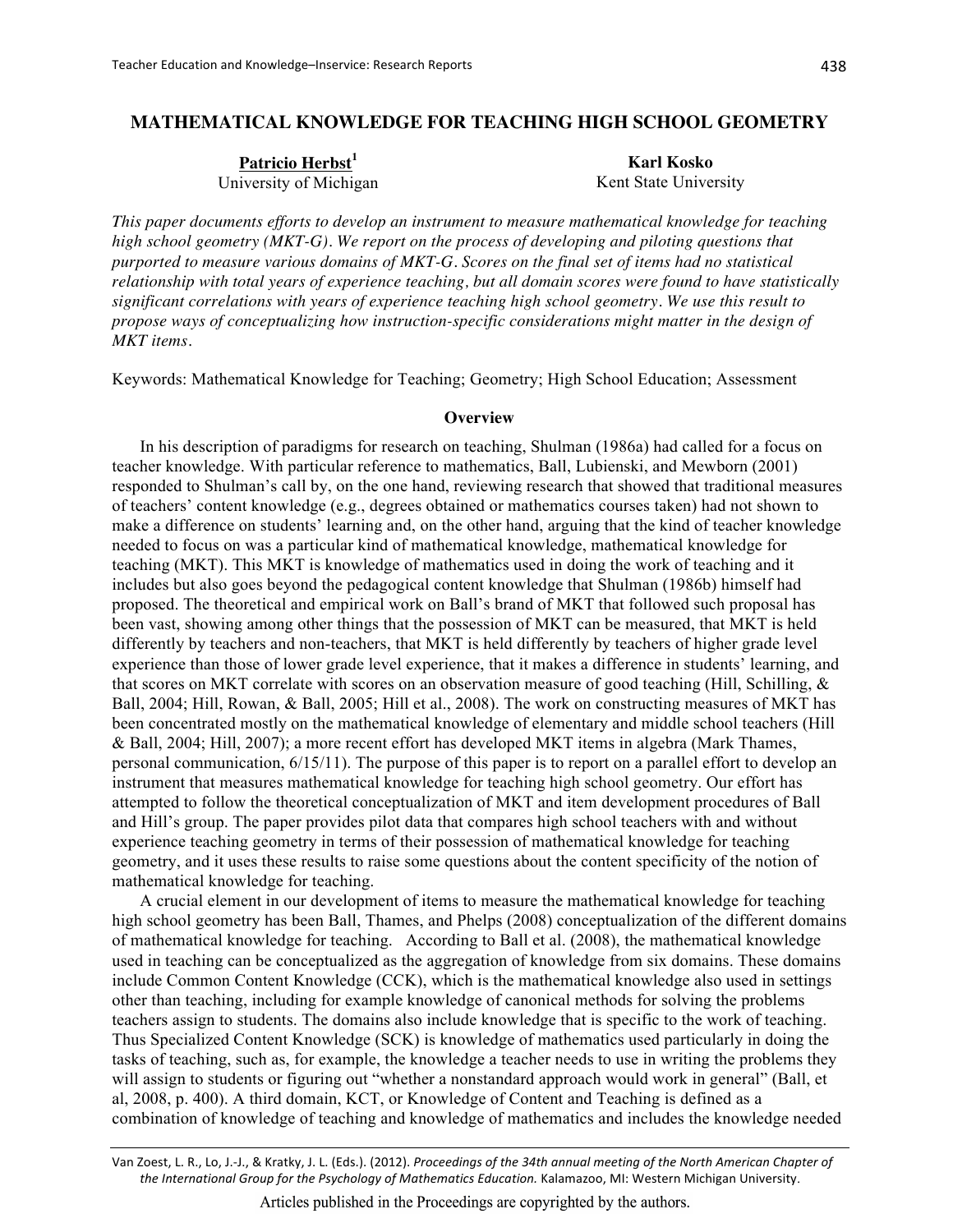to decide on the best examples and representations to use for given instructional objectives. And KCS, or Knowledge of Content and Students, includes a blend of knowledge of mathematics and of students' thinking, such as the capacity to predict what students might find confusing or what kind of errors students might make when attacking a given problem. In our effort to construct measures of mathematical knowledge for teaching high school geometry, we developed items that purport to measure each of those four domains CCK, SCK, KCT, and KCS. Ball et al. (2008) also include Horizon Content Knowledge (HCK) and Knowledge of Content and Curriculum (KCC), but our work has not included those domains.

Ball and Hill's Learning Mathematics for Teaching project has developed items that measure the different domains of MKT and that has included, over time, attention to different content strands, including number and operation, patterns, functions and algebra, and geometry. These instruments have also included items that purport to measure mathematical knowledge for teaching middle school mathematics as well as for teaching elementary school mathematics. The extensive item development has yielded numbers of validated items that can be put together into forms that assess MKT for particular content strands. But there has not been, as of yet, a systematic development of items to measure MKT in different content strands or deliberate theoretical consideration about how content-strand differentiation might interface with the domains of MKT (Heather Hill, personal communication, 2/8/12). In particular, how would the specific practice of teaching particular mathematics courses be considered and featured in the process of designing measures of the mathematical knowledge for teaching those courses? In this paper we present our beginning attempts to conceptualize such instruction-specificity within the framework of MKT, by reporting on our development of an instrument to measure the mathematical knowledge for teaching high school geometry.

Our interest in MKT originated from our attempts to contribute to a theory of mathematics teaching that accounts for what teachers do in teaching in terms of a combination of, on the one hand, individual characteristics of practitioners and, on the other hand, practitioners' recognition of the norms of the instructional situations in which they participate and of the professional obligations they must respond to (Herbst & Chazan, 2011). While our earlier work focused completely on the conceptualization and empirical grounding of the latter, the present effort was part of a larger project in which we'd develop measures of the constructs that we had contributed (particularly *norms* and *obligations*) as well as measures of other constructs that would give us measures of individual resources. The conceptualization and disciplined approach to measuring MKT spearheaded by Ball and Hill (Ball et al. 2008; Hill and Ball, 2004) provided us with important guidance for the development of MKT measures. Hence, we developed multiple choice items following the definitions of the domains provided by Ball et al. (2008).

### **Development of MKT-Geometry**

Our item development process covered a relatively wide range of topics from the high school geometry course. We consulted curriculum guidelines in various states and on that basis sought to develop items dealing with definitions, properties, and constructions of plane figures including triangles, quadrilaterals and circles, parallelism and perpendicularity, transformations, area and perimeter, threedimensional figures, surface area and volume, and coordinate geometry. Those topics by themselves were good enough a guide to create items of Common Content Knowledge. But the definitions of the MKT domains, particularly the definition of Specialized Content Knowledge, calls for items that measure knowledge of mathematics used in the tasks of teaching. To draft these items we found it useful to create a list of tasks of teaching in which a teacher of geometry might be called to do mathematical work. The list included elements like designing a problem or task to pose to students, evaluating students' constructed responses, particularly student-created definitions, statements, explanations, and arguments, creating an answer key or a rubric for a test, and translating students' mathematical statements into conventional vocabulary. As we sought to draft these items, we noted that those tasks of teaching could call for different kinds of mathematical work depending on specifics of the work of teaching geometry. For example, the task of designing a problem would involve a teacher in different mathematical work if the designed problem was a proof problem versus a geometric calculation. While the former might involve the teacher in figuring out what the givens should be to make sure the desired proof could be done, the latter might

Van Zoest, L. R., Lo, J.-J., & Kratky, J. L. (Eds.). (2012). Proceedings of the 34th annual meeting of the North American Chapter of the International Group for the Psychology of Mathematics Education. Kalamazoo, MI: Western Michigan University.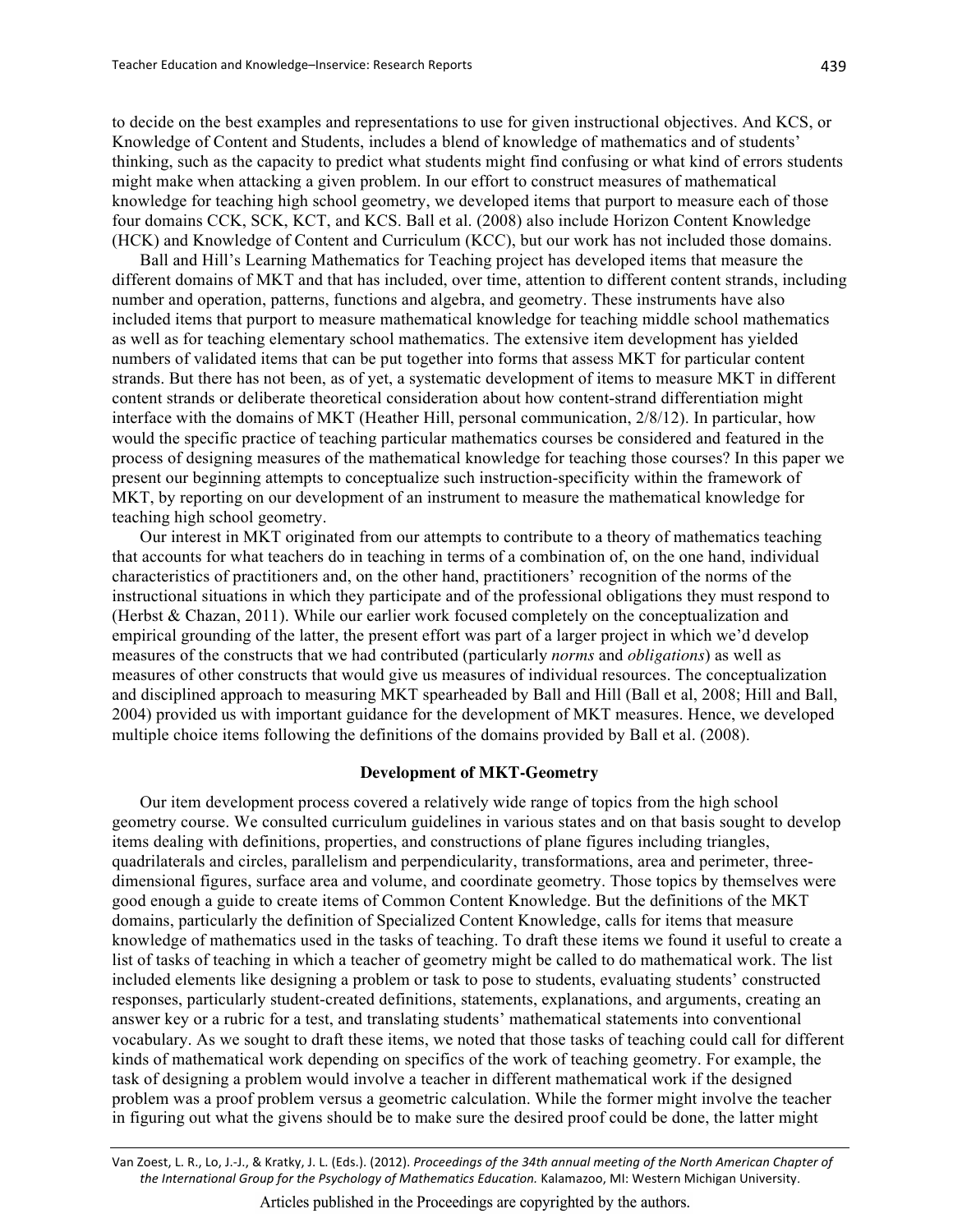involve the teacher in posing and solving equations and checking that the solutions of those equations represented well the figures at hand. Thus while a list of generic tasks of teaching was useful to start the drafting of items, this list appeared to grow more sophisticated with attention to tasks that are specific of different instructional situations in geometry teaching (Herbst, 2010).

The tasks of teaching were also useful in drafting items that measured knowledge of content and teaching. To draft these items we used as a heuristic the notion that the item should identify a well-defined instructional goal and the possible answers should name mathematical items that, while correct in general, would be better or worse choices to meet the specified goal. For example, teachers often need to choose examples (and justifications) for the concepts (viz. statements) they teach. While different examples (viz. different justifications) might be mathematically correct, they might not all be pedagogically appropriate to meet particular instructional goals: One example may be better than others as a first or canonical example while another example may be better as an illustration of an extreme case; one argument may require less prior knowledge and thus be more appropriate when students don't know many of the properties of the figure at hand, while another argument may illustrate how all the properties of a figure interrelate.

Finally, to create items that measured knowledge of content and students, we were attentive to the definition provided by Ball et al. (2008) and sought to draft especially items that tested for knowledge of students' errors. As in the case of other domains, there were specifics of the high school geometry class that shaped the items we developed. Thus, while we did create items that probed for teachers' knowledge of students' misconceptions about geometric concepts (e.g., angle bisector), we also created items that probed for their knowledge of students' misconceptions about processes or practices that are specific to geometry—such as the notion that empirical evidence is sufficient proof or that definitions are exhaustive descriptions.

While proving a claim on the board about the figure below, Joe wrote " $1 + 2 = 90$ ." Ms. Staples ponders how to correct that statement. Of the following, what is the best alternative?



After teaching her students the base angles theorem (which states that base angles of an isosceles triangle are congruent), Ms. Wellington is pondering what example she could give to illustrate how this theorem can help find new information. Which of the following would be the best example?

- If you have a triangle that you know is isosceles and you know two of the sides are 8 and A 10, then the third side will be 8 or 10.
- If you have a triangle that you know the sides have length 8, 10, and 12 you know it does  $\mathbf{B}$ not have two angles that are congruent.
- If you have an isosceles triangle and two of its angles are 30 you can calculate the third  $\bf C$ angle by subtracting 60 from 180.
- If you have a kite and draw its minor diagonal, the kite is divided into two isosceles D triangles and those have two congruent angles each

## Figure 1: Example of an SCK-Geometry Item (left) and KCT-Geometry Item (right)

Our research group drafted and revised an initial set of questions including 13 CCK, 20 SCK, 26 KCT, and 16 KCS questions; this drafting and revision process relied among other things on general guidance and comments on specific items by Deborah Ball, Hyman Bass, Laurie Sleep, and Mark Thames.<sup>2</sup> The questions drafted took the form of multiple-choice items, as well as multiple-response items within a single question (e.g., a single stem with 3-4 yes/no questions following). These items were submitted to a process of cognitive pretesting (Karabenick et al., 2007), by way of interviewing teachers and asking them to comment on what they thought each item was asking. Data from the cognitive interviews was also used to examine the content validity of the items, as well as improving such validity. Items were revised to improve interpretability and validity. A revised set of items was pilot tested with inservice secondary mathematics teachers from the same Midewestern state between July and October of 2011. Ten questions from each domain were uploaded into the LessonSketch online platform and completed by participants who took them either by coming in person to a computer lab (37 participants) or by responding to the items online from their homes or workplace (10 participants). For the purposes of this chapter, all data reported is pooled from both samples ( $n = 47$ ). Participants were predominantly Caucasian (96.4%) and

Van Zoest, L. R., Lo, J.-J., & Kratky, J. L. (Eds.). (2012). Proceedings of the 34th annual meeting of the North American Chapter of the International Group for the Psychology of Mathematics Education. Kalamazoo, MI: Western Michigan University.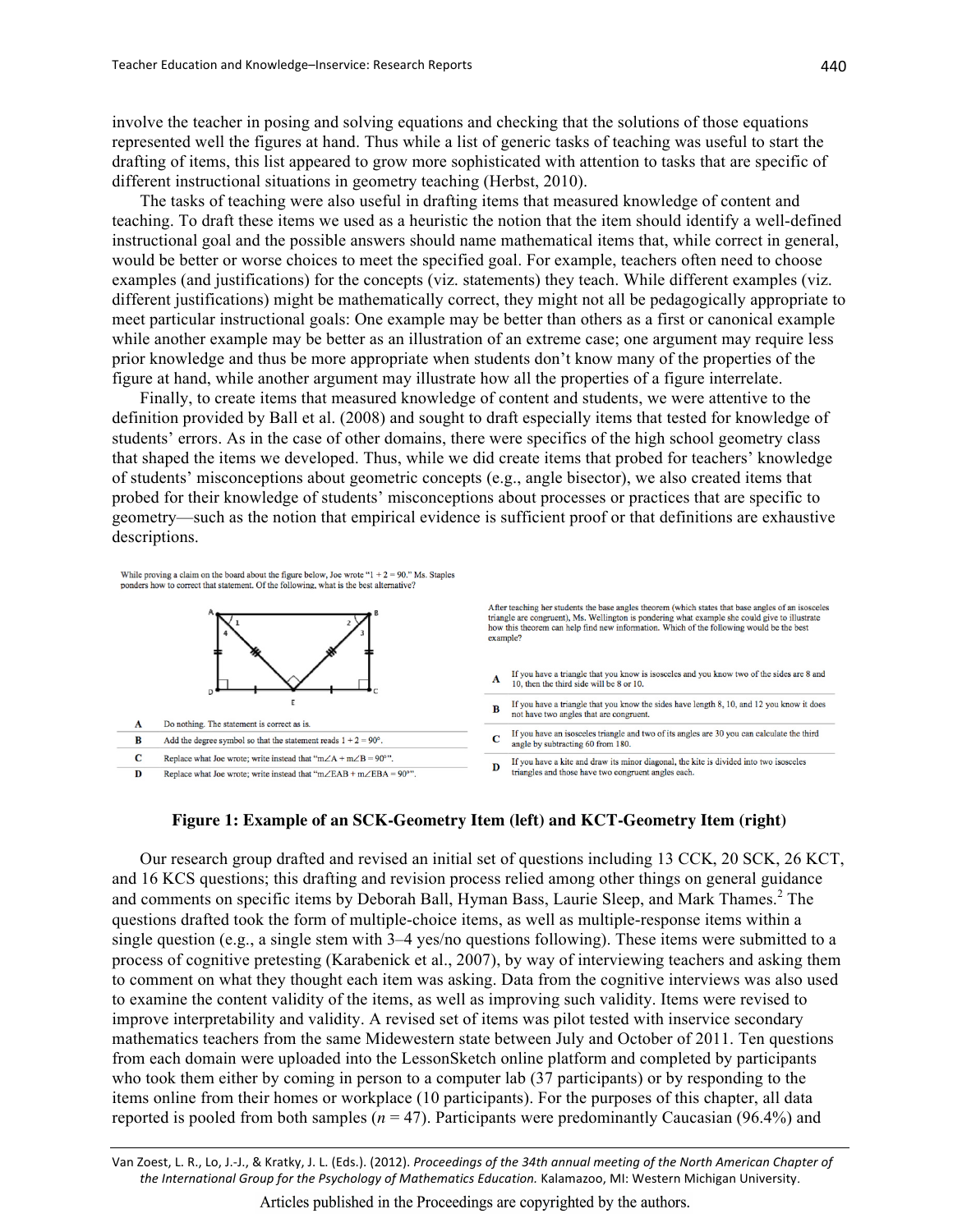female (56.4%). Participants varied in the amount of mathematics teaching experience ( $M = 13.02$ ,  $SD =$ 7.30), mathematics content courses ( $M = 10.78$ ,  $SD = 4.46$ ), and mathematics pedagogy courses ( $M = 3.04$ ,  $SD = 2.54$ ). Additionally, 67% of participants had taught Geometry for 3 years or more. Participants completed other questionnaires including one in which they reported on their years of experience teaching secondary school mathematics and teaching high school geometry. Our goal was to use the pilot to select five questions from each domain, as well as additional public-release items.

Item analysis for the MKT-Geometry test was conducted separately for each domain (CCK, SCK, KCS, KCT). We also used the pilot data to select the public-release questions (see Figure 1). In examining the fit of items for each domain, we used biserial correlations (Crocker & Algina, 2006) to measure item discrimination or how well the items discriminated between higher scoring test-takers and lower scoring test-takers. Crocker and Algina (2006) note that in performing classical item analysis such as the one we present here should "... have 5 to 10 times as many subjects as items" (p. 322). Since we conducted item analysis per MKT domain, this suggests a sample of approximately 50 participants  $(5 \times 10)$  items per domain).

The item analysis of all 10 CCK questions yielded an initial Cronbach's alpha coefficient of .54. We used low biserial correlations (below .30) as one indicator for possible item removal. This resulted in the removal of 3 questions and an acceptable level of internal reliability

 $(\alpha = .64)$ . The final set of seven questions had biserial correlations ranging from .30 to .48, suggesting sufficient item discrimination. Additionally, item difficulty, in the form of percentage of the sample selecting the 'correct' answer, ranged from 30% to 83%.

We applied the same process to the study of the 10 questions that purported to measure the SCK domain. Item analysis resulted in the removal of three questions. The internal reliability of the remaining questions was found to be sufficient ( $\alpha$  = .68), with item difficulties ranging from 19% to 96%. These results suggest both sufficient item discrimination and range of difficulty levels. Item analysis for the KCT domain led to removal of 3 items with a Cronbach's alpha of .57 with item difficulties ranging from 17% to 60%. Item analysis of the ten KCS items resulted in the removal of 3 items. Item difficulties ranged from 17% to 74% ( $\alpha$  = .62).

| $\lambda$ omain                                  | M    |      | N  | $\alpha$ |
|--------------------------------------------------|------|------|----|----------|
|                                                  |      |      |    |          |
| $CCK - Geometry$                                 | 0.68 | 0.22 | 48 | 0.64     |
| SCK – Geometry                                   | 0.64 | 0.19 | 48 | 0.68     |
| Subject Matter Knowledge of Geometry (CCK & SCK) | 0.66 | 0.18 | 48 | 0.74     |
| $KCT - Geometry$                                 | 0.39 | 0.24 | 47 | 0.57     |
| $KCS - Geometry$                                 | 0.44 | 0.25 | 47 | 0.62     |
| Pedagogical Content Knowledge of Geometry (KCT & | 0.41 | 021  | 47 | 0.66     |
| KCS)                                             |      |      |    |          |
| $MKT - Geometry$                                 | በ 54 | 0.18 |    | 0 84     |

| <b>Table 1: Composite Scores and Descriptive Statistics</b> |  |
|-------------------------------------------------------------|--|
|-------------------------------------------------------------|--|

| <b>Table 2: Correlations Between MKT-G Domain Scores</b> |  |  |  |
|----------------------------------------------------------|--|--|--|
|----------------------------------------------------------|--|--|--|

|                            | <b>CCK</b> | <b>SCK</b> | <b>KCT</b> | <b>KCS</b> |
|----------------------------|------------|------------|------------|------------|
| <b>CCK</b>                 | ۰          |            |            |            |
| <b>SCK</b>                 | $.44**$    | ۰          |            |            |
| <b>KCT</b>                 | $.41*$     | $.59**$    | -          |            |
| <b>KCS</b>                 | $.68**$    | $.55**$    | $.48**$    | -          |
| * $p < .05$ , ** $p < .01$ |            |            |            |            |

Van Zoest, L. R., Lo, J.-J., & Kratky, J. L. (Eds.). (2012). Proceedings of the 34th annual meeting of the North American Chapter of the International Group for the Psychology of Mathematics Education. Kalamazoo, MI: Western Michigan University.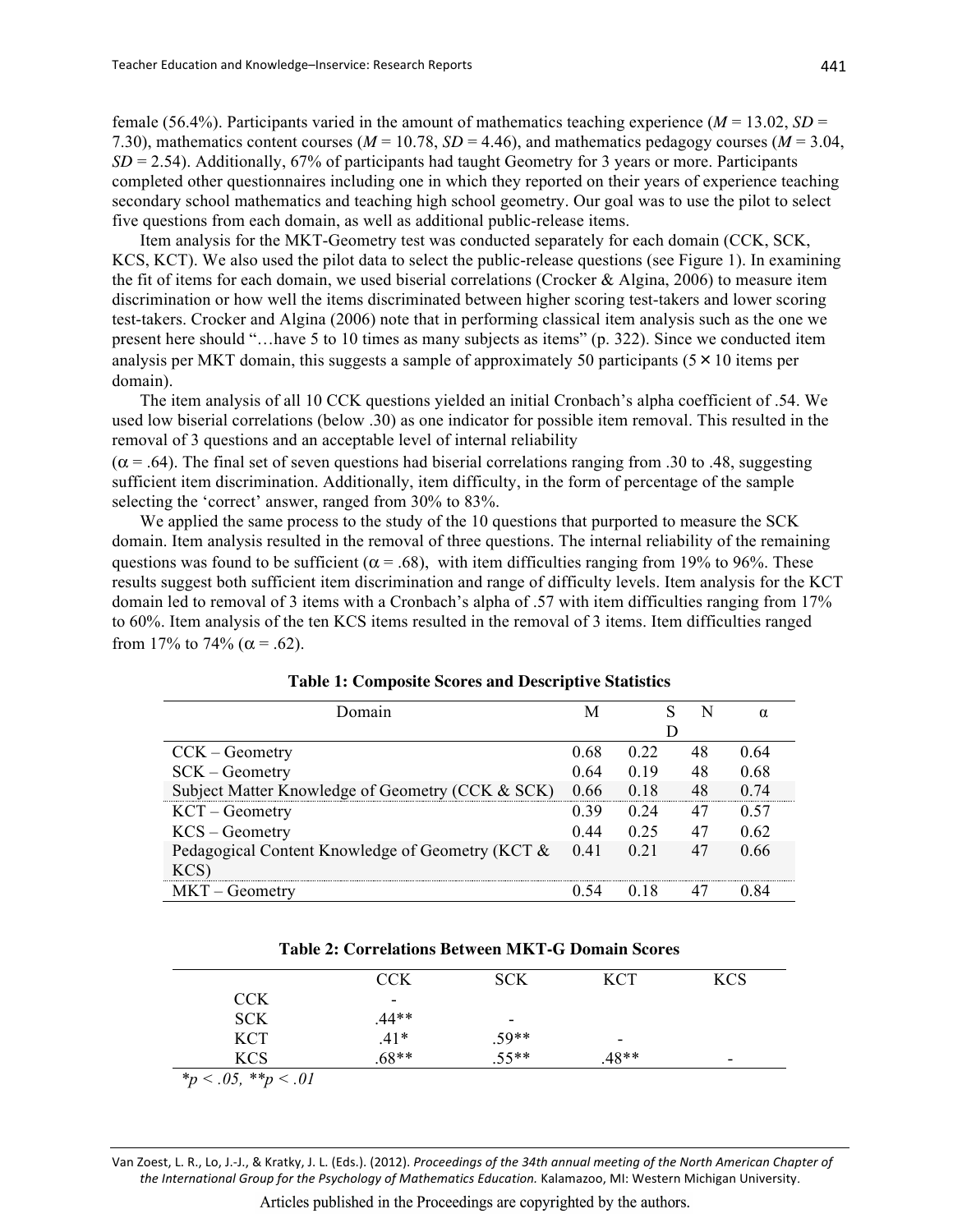Items chosen through item analysis were used to compute scores for each domain (CCK, SCK, KCT, and KCS) shown in Table 1 above. Correlations between the domain scores are presented in Table 2, and suggest moderate to strong relationships between the different domains. These results show similar trends to those found by Hill et al. (2004) for CCK and KCS, which suggest that the different domains are, to a degree, interrelated. Thus, we interpret the findings from Table 2 similarly in that such relationships make sense, as it would be unusual for a teacher with higher KCS or KCT scores to have significantly lower CCK and SCK scores.

Following the notion proposed by Ball et al. (2008) that some of the MKT domains (notably KCS, KCT, and Knowledge of Content and Curriculum) operationalize the notion of Pedagogical Content Knowledge while the other MKT domains (CCK, SCK, and Horizon Content Knowledge) operationalize Subject Matter Knowledge, we created two additional scores: PCK-G which aggregates scores in KCT and KCS and SMK-G which aggregates scores in SCK and CCK. These are also summarized in Table 1.

#### **Relationships Between MKT-G Scores and Teaching Experience**

Our interest in MKT contributes to a larger project that investigates the influence that individual factors (such as mathematical knowledge for teaching) and socialization to the work demands of teaching a particular high school course (in this case, high school geometry, as indicated by teachers' recognition of instructional norms and professional obligations) have in the decisions that a teacher would make. A question we posed to the pilot data is what is the relationship between mathematical knowledge for teaching geometry and experience teaching the high school geometry course. Therefore, we correlated scores for each domain with teachers' years of experience teaching high school, but also with teachers' years teaching mathematics in general. These results are presented in Table 3.

Results indicated a statistically significant and positive relationship for each domain examined. These results show that the more years of experience a participant had teaching high school geometry, the higher their scores were for each domain. While that relationship was statistically significant for years of experience teaching geometry, such a relationship was not found to be statistically significant, or particularly meaningful in size for most measures, when looking at years of experience teaching mathematics in general. Therefore, these results suggest that while teaching experience may affect MKT-Geometry scores, it is the particular experience of teaching the geometry course. To the extent that mathematical knowledge for teaching is the knowledge of mathematics used in the work of teaching, the results lead to ask how the specifics of the instructional work a teacher does in a course matter in the mathematical knowledge for teaching the teacher has.

|                                 | <b>Years Teaching</b> | Years Teaching |
|---------------------------------|-----------------------|----------------|
|                                 | Geometry              | Mathematics    |
| CCK-G                           | $32*$                 | -03            |
| SCK-G                           | $31*$                 | - 11           |
| SMK-G                           | $37**$                |                |
| KCT-G                           | $.36*$                |                |
| $KCS-G$                         | $37*$                 | -13            |
| PCK-G                           | $1.7**$               |                |
| MKT-G                           | 2**                   |                |
| مه مه<br>$\sim$ $\Omega$ $\sim$ | $\sim$ 0.1            |                |

## Table 3. Correlations Between Experience-Type and Score

\*p < .05, \*\*p < .01

#### **Discussion and Conclusion**

In our earlier and parallel work we have argued that the particular nature of the didactical contract (Brousseau, 1997; Herbst & Chazan, in press) for a course creates conditions of work that make the teaching of geometry different than the teaching of other mathematics courses, including algebra. The data

Van Zoest, L. R., Lo, J.-J., & Kratky, J. L. (Eds.). (2012). Proceedings of the 34th annual meeting of the North American Chapter of the International Group for the Psychology of Mathematics Education. Kalamazoo, MI: Western Michigan University.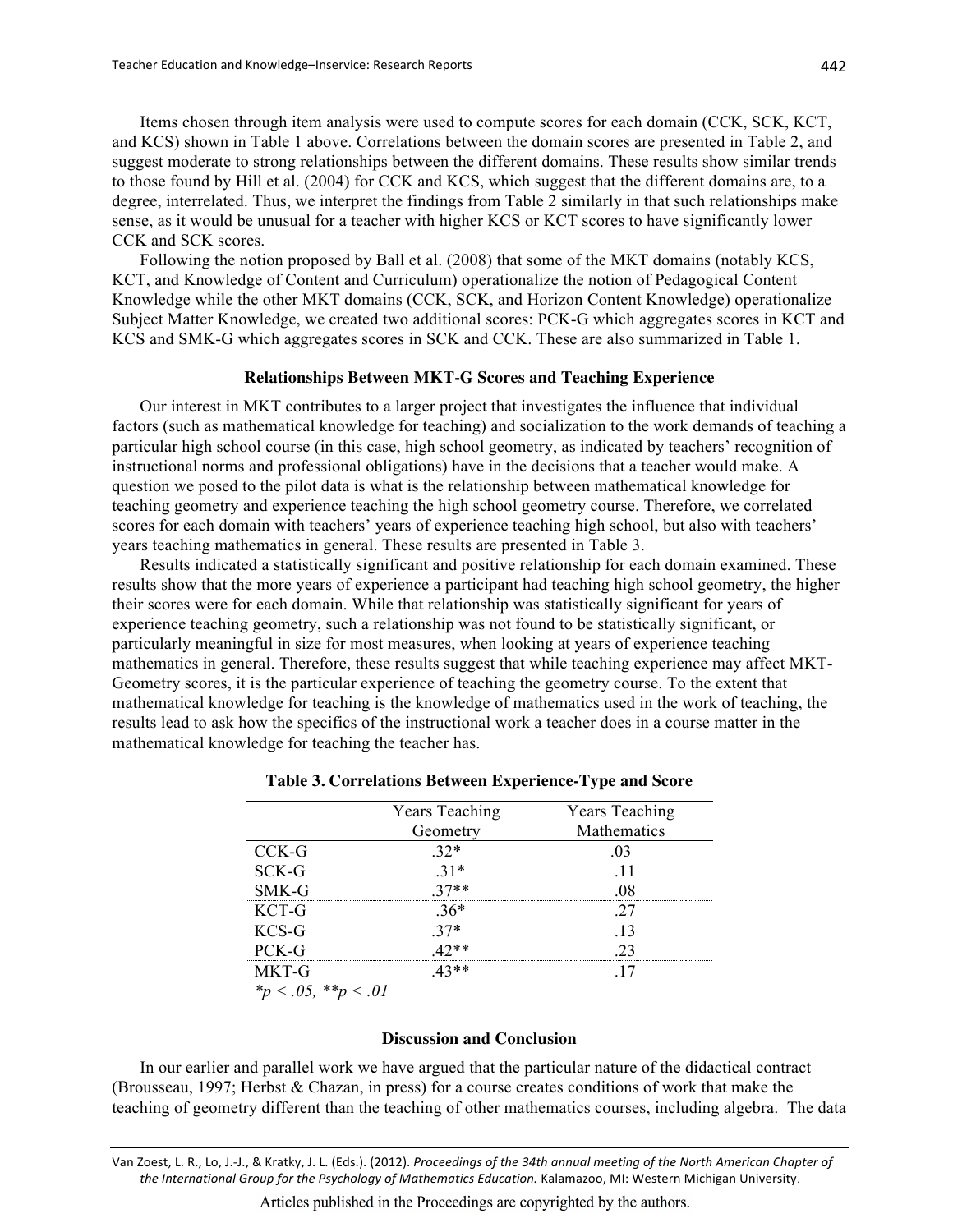shown above seems to suggest that teachers of geometry have more mathematical knowledge for teaching geometry, while the difference does not seem to be accountable to general experience teaching secondary mathematics. While at one level one might not find that result surprising, the fact that three of the four domains of mathematical knowledge for teaching we tested for (SCK, KCT, and KCS) are defined as mathematical knowledge used in the work of teaching helps raise questions for future inquiry.

As we noted above, the current conceptualization of MKT has not addressed content differentiation within domains. A natural way of thinking about differentiation could be the topical content of the item items drawing on knowledge from different branches of mathematics might aggregate into different scores. But that approach seems to apply well only to differentiation within the domain of Common Content Knowledge. To the extent that the other domains are defined in relation to the work of teaching, it is plausible that differentiation within each domain will require considerations of the specifics of the teaching involved. The results from this study suggest that the teaching of high school geometry may entail specific mathematical knowledge demands.

In particular, SCK is defined as the knowledge of mathematics used in doing the tasks of teaching. One could expect that some of those tasks will not be course specific. The task of creating a grading system, for example, involves a teacher in making a mathematical model that feeds from grades in individual assignments; but there is no reason for this mathematical work to be different for teachers of different high school courses. Other tasks of teaching, however, while amenable to generic statement (e.g., choosing the givens of a problem for students), may involve practitioners in different mathematical work depending on the specifics of the task (e.g., choosing the numbers for a word problem in algebra involves different mathematical work than constructing a geometric diagram to include in a geometry worksheet). Are those differences merely differences in mathematical strand (algebra vs. geometry) or do they also reflect differences in the instructional situations (Herbst, 2006) to which those tasks contribute?

We suggest that the management of instructional situations involves teachers in singular mathematical work. An instructional situation has been defined (Herbst, 2006) as a frame for exchanges between types of mathematical work that students will be doing and the knowledge claims that a teacher can make on their behalf based on their accomplishing that work. The teacher's management of instructional situations includes in particular the choosing of the various tasks that constitute that work, the observation of the proceeds (what students actually do), and the effecting of exchanges between such observed actions and the knowledge at stake (identifying at least for herself but possibly also publicly to the class how what students have done indicates their knowledge of what is at stake). While the definition of these tasks of teaching is general, the mathematical knowledge called forth in doing them would be different across different courses, as long as the specific exchanges were different.

A case in point that helps argue that instructional situations matter comes from one SCK question in our instrument. This was a multiple-response question with two items; the stem spoke of a teacher needing to choose algebraic expressions for the sides of an isosceles triangle where the students would be expected to find the lengths of the sides of the triangle after solving an equation. Each item provided expressions for the three sides and asked whether or not they were appropriate expressions. A quick examination of the responses to the item indicated that teachers with more or less years experience teaching geometry ( $\geq 3$ ) years and < 3 years, respectively) did not respond much differently for the item where the equation could not be solved. However, the two types of teachers' responses did show differences for the item where the equation could be solved: the less experienced teachers tended to answer that the expressions were appropriate while experienced teachers that they were not. In fact, the numbers obtained after solving the equation would not work to represent the sides of a triangle in that the triangle equality would not hold for those numbers. We conjecture that the experienced teachers' familiarity with the instructional situation of "calculating a measure" (Herbst, 2010) mattered in their decision to check that the expressions would yield sides with positive lengths and that they would satisfy the triangle inequality. Our conjecture is not that the non experienced teachers did not know the triangle inequality, but that they did not know it mattered in this task of teaching, possibly because they only saw the problem as an exercise in algebra rather than also as an exercise in triangle properties. More generally, we conjecture that tasks of teaching that are subservient to instructional situations specific to a given course of studies might involve teachers in

Van Zoest, L. R., Lo, J.-J., & Kratky, J. L. (Eds.). (2012). Proceedings of the 34th annual meeting of the North American Chapter of the International Group for the Psychology of Mathematics Education. Kalamazoo, MI: Western Michigan University.